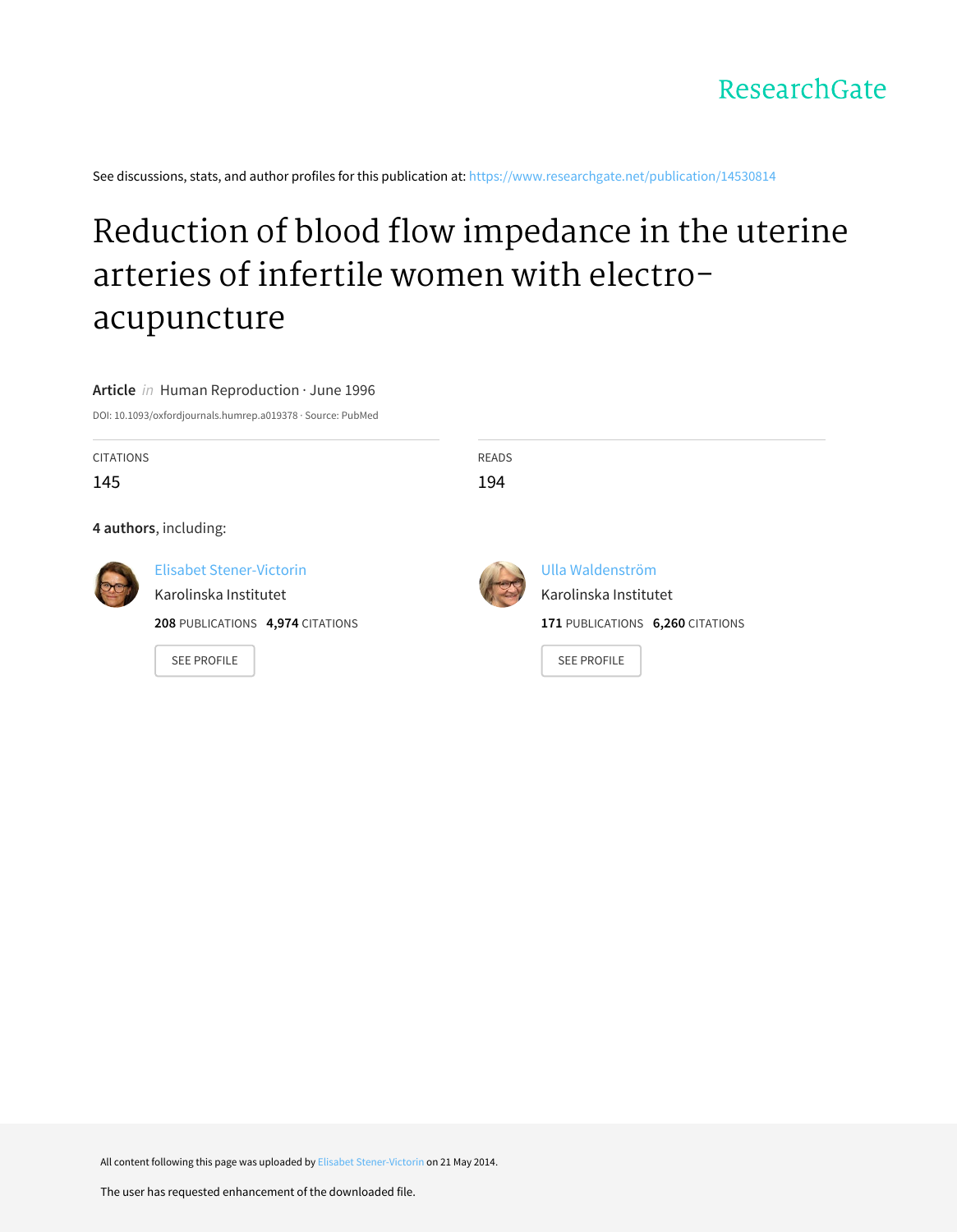## **Reduction of blood flow impedance in the uterine arteries of infertile women with electro-acupuncture**

## Elisabet Stener-Victorin<sup>1,4</sup>, Urban Waldenström<sup>2</sup>, Sven A.Andersson<sup>3</sup> and Matts Wikland<sup>2</sup>

'Department of Obstetrics and Gynaecology, <sup>2</sup>Fertility Centre Scandinavia, Department of Obstetrics and Gynaecology and <sup>3</sup>Department of Physiology, University of Gothenburg, S-413 45 Gothenburg, Sweden

<sup>4</sup>To whom correspondence should be addressed at: Department of Obstetrics and Gynecology, KvinnokJiniken, Sahlgrenska sjukhuset, S-413 45 Gothenburg, Sweden

**In order to assess whether electro-acupuncture (EA) can reduce a high uterine artery blood flow impedance, 10 infertile but otherwise healthy women with a pulsatility**  $index (PI) \geq 3.0$  in the uterine arteries were treated with  $EA$ **in a prospective, non-randomized study. Before inclusion in the study and throughout the entire study period, the women were down-regulated with a gonadotrophin-releasing hormone analogue (GnRHa) in order to exclude any fluctuating endogenous hormone effects on the PL The baseline PI was measured when the serum oestradiol was =s0.1 nmol/1, and thereafter the women were given EA eight times, twice a week for 4 weeks. The PI was measured again closely after the eighth EA treatment, and once more 10-14 days after the EA period. Skin temperature on the forehead (STFH) and in the lumbosacral area (STLS) was measured during the first, fifth and eighth EA treatments. Compared to the mean baseline PI, the mean PI was significantly reduced both shortly after the eighth EA treatment** *(P <* **0.0001) and 10-14 days after the EA period** *(P <* **0.0001). STFH increased significantly during the EA treatments. It is suggested that both of these effects are due to a central inhibition of the sympathetic activity.** *Key words:* electro-acupuncture/pulsatility index (PI)/trans-

vaginal colour Doppler curve/uterine artery blood flow

## **Introduction**

Successful in-vitro fertilization (IVF) and embryo transfer demand optimal endometrial receptivity at the time of implantation. Blood flow impedance in die uterine arteries, measured as the pulsatility index (PI) using transvaginal ultrasonography with pulsed Doppler curves, has been considered valuable in assessing endometrial receptivity (Goswamy and Steptoe, 1988; Sterzik *et al,* 1989; Steer *et al,* 1992, 1995a,b; Coulam *et al,* 1995; Tekay *et al,* 1995). Steer *et al.* (1992) found that a PI  $\geq$ 3.0 at the time of embryo transfer could predict 35% of the failures to become pregnant. Coulam et al. (1995) did not observe any significant differences between PI measuremerits done on the day of oocyte retrieval compared with PI measurements on the day of embryo transfer. This would allow prediction of non-receptive endometria earlier in the cycle.

Previous studies on rats have shown a decreased blood pressure after electro-acupuncture (EA) with low frequency (2 Hz) stimulation of muscle afferents (A-8 fibres). The decreased blood pressure was related to reduced sympathetic activity (Yao et al., 1982; Hoffman and Thorén, 1986; Hoffman *et al,* 1987, 1990a,b), and was paralleled by an increase in the B-endorphin concentration in the cerebrospinal fluid (CSF), suggesting a causal relationship to central sympathetic inhibition (Cao *et al,* 1983; Moriyama 1987; Reid and Rubin, 1987). The cardiovascular effects of acupuncture treatment are probably mediated by central opioid activity via the  $\beta$ -endorphin system from the hypothalamus.

The aim of this study was to evaluate whether EA can reduce a high impedance in the uterine arteries. There are several conceivable mechanisms which may give this effect

In addition to central sympathetic inhibition via the endorphin system, vasodilatation may be caused by stimulation of sensory nerve fibres which inhibit die sympathetic outflow at the spinal level, or by antidromic nerve impulses which release substance-P and calcitonin gene-related peptide from peripheral nerve terminals (Jansen *et al,* 1989; Andersson, 1993; Andersson and Lundeberg, 1995).

It has been assumed that various disorders in the autonomic nervous system, such as hormonal disturbances, may be normalized during auricular acupuncture (Gerhard and Postneck, 1992). It has also been suggested that the concentrations of central opioids may regulate the function of the 'hypothalamic-pituitary-ovarian axis via the central sympathetic system, and that a hyperactive sympathetic system in anovulatory patients could be normalized by EA (Chen and Yin, 1991).

#### **Materials and methods**

#### *Subjects, design and PI measurements*

The study was approved by the ethics committee of the University of Gothenburg and was conducted at the Fertility Centre Scandinavia, Gothenburg, Sweden, a tertiary private IVF unit All women attending the clinic for information about the IVF/embryo transfer procedure had the PI of their uterine arteries measured by transvaginal ultrasonography and pulsed Doppler curves (Aloka SSD 680. Berner Medecinteknik, Stockholm, Sweden). The PI value for each artery was calculated electronically from a smooth curve fitted to the average waveform over three cardiac cycles, according to the formula:  $PI =$  $(A - B)$ /mean, where A is the peak systolic Doppler shift, B is the end diastolic shift frequency and mean is the mean maximum Doppler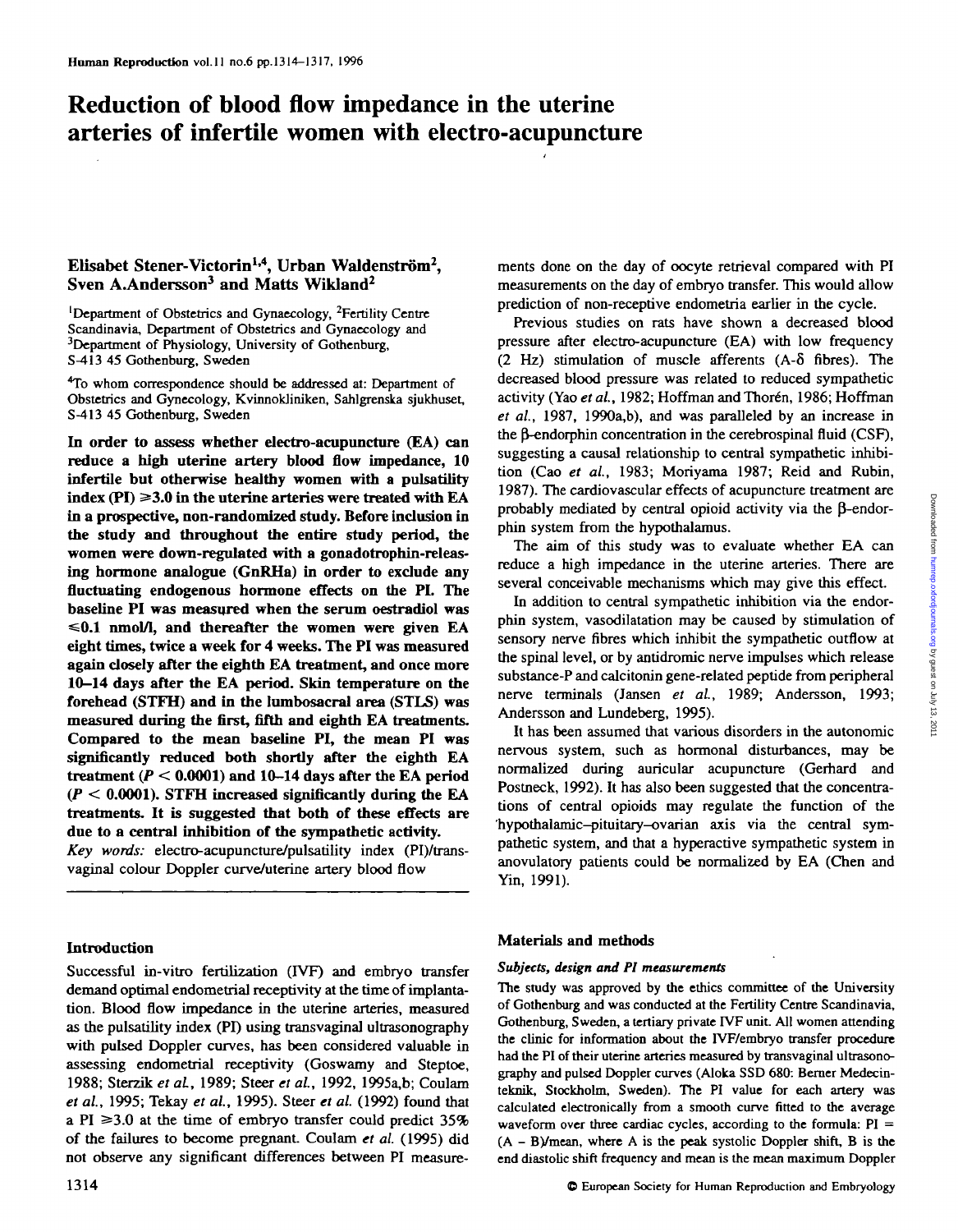shifted frequency over the cardiac cycle. A reduction in the value of PI is thought to indicate a reduction in impedance distal to the point of sampling (Steer *et al.,* 1990).

In the routine preparation for their IVF/embryo transfer treatment, all women were down-regulated with a gonadotrophin-rcleasing hormone analogue (GnRHa) (Suprecur: Hoechst, Germany). When their oestradiol concentration in serum was  $\leq 0.1$  nmol/l, the women were considered down-regulated and the PI of their uterine arteries was again measured in those women showing a mean  $PI \geq 3.0$  before down-regulation. The measurements were done by two of the authors (M.W. and U.W.) between 08.30 h and 14.30 h. These hours were chosen for practical reasons, and also to reduce the risk that the PI measurements would be affected by the circadian rhythm in blood flow, recently reported by Zaidi et al. (1995). Three measurements were made on the right and three on the left uterine artery of each patient. Before the study was conducted, the observers were well trained in PI measurements with the equipment used. Steer *et al* (1995) has shown that in trained hands, the inter-, and intra-observer variations in vaginal colour Doppler ultrasound are sufficiently small to provide a basis for clinically reliable work.

PI measurements were done on all women attending the unit for an IVF/embryo transfer treatment between November 1992 and February 1993. Of these, all infertile but otherwise healthy women, with a mean  $PI \geq 3.0$  in the uterine arteries both before and after down-regulation, were invited to be included in the study.

In all, 10 women accepted after informed consent and they had a mean age of 32.3 years (range 25-40 years). The infertility diagnoses were unexplained infertility ( $n = 6$ ), tubal factor ( $n = 3$ ) and polycystic ovarian syndrome  $(n = 1)$ .

From their inclusion and onwards, the women were kept on the GnRHa and were given no other pharmacological treatment Consequently, their gonadotrophins and ovarian steroids were kept at a constantly low concentration, both at their inclusion in the study and throughout the whole study period. Thus, PI changes due to hormonal fluctuations were avoided.

EA was then given eight times, twice a week for 4 weeks. The mean PI of the uterine arteries was measured (mean of three PI on each side) directly after the eighth EA treatment and again 10-14 days after the EA period.

Of the 10 women included, two were later excluded. One of them, with tubal factor infertility, was excluded because she started taking medications for her migraine, which could have affected her PI. The other excluded woman, with unexplained infertility, stopped her GnRHa treatment because she preferred IVF/embryo transfer in a natural cycle.

#### *Acupuncture treatment*

The sympathetic outflow may be inhibited at the segmental level and, for this reason, acupuncture points were selected in somatic segments according to the innervation of the uterus (Thl2-L2, S2-S3) (Bonica, 1990).

The needles were inserted i.m. to a depth of 10-20 mm. The aim of the stimulation was to activate group  $III$  muscle-nerve afferents. The needles were twirled to evoke 'needle sensation', often described as tension, numbness, tingling and soreness, sometimes radiating from the point of insertion. The needles were then attached to an electrical stimulator (WQ-6F: Wilkris & Co. AB, Stockholm, Sweden) for 30 min. The location of the needles was the same in all women (Table I).

Four needles were located bilaterally at the thoracolumbar and lumbosacral levels of the erector spinae, and were stimulated with high frequency (100 Hz) pulses of *03* ms duration. The intensity was low, giving non-painful paraesthesia.



**Figure 1.** The mean pulsatility index (PI)  $(n = 8)$  for all women before the first electro-acupuncture (EA) treatment, immediately after the eighth EA treatment and 10-14 days after the EA period. \*\*\*= significant changes *(P <* 0.0001) compared to the mean PI before the first EA treatment

| Table I. Acupuncture points, their anatomical position and their innervation |
|------------------------------------------------------------------------------|
|------------------------------------------------------------------------------|

| Points <sup>2</sup> | Segmental innervation<br>(afferent muscle) | Muscle localization                               |
|---------------------|--------------------------------------------|---------------------------------------------------|
| BL 23               | LI, 2, 3                                   | Erector spinae thoracolumbale                     |
| BL 28               | L <sub>4</sub> , 5, S <sub>1</sub> , 2, 3  | Erector spinae lumbosacrale                       |
| SP 6                | LA, 5, S2, 3                               | Tibialis posterior at the medial<br>side          |
| BL 57               | S1.2                                       | Gastrocnemius and m. soleus at<br>the dorsal side |

'All were placed bilaterally.

BL = bladder channel.

 $SP = sphere$ n channel.

Four needles were located bilaterally in the calf muscles, and were stimulated with low frequency (2 Hz) pulses of 0.5 ms duration. The intensity was sufficient to cause local muscle contractions.

#### *Skin temperature*

The skin temperature was measured with a digital infrared thermometer (Microscanner D-series: Exergen, Watertown, MA, USA) between the applied acupuncture needles in the lumbosacral region (25 mm from each needle), skin temperature lumbosacral (STLS), and on the forehead, skin temperature forehead (STFH). The measurements were made during the first, fifth and eighth EA treatments. The first measurements were made after 10 min rest, and just before the EA, these being considered as 'baseline'. Thereafter, further measurements of STLS and STFH were done every seventh minute during the EA and immediately after the EA. The room temperature was constant during the three EA treatments.

#### *Statistics*

Analysis of variance (ANOVA; Newman-Keul's range test) was used to analyse the data.

#### **Results**

#### *Blood flow impedance*

Compared to the mean baseline PI, the mean PI was significantly reduced both soon after the eighth EA treatment *(P <* 0.0001) and 10-14 days after the EA period *(P <* 0.0001) (Figure 1), at which time six women had a mean PI  $\leq$ 2.6 (Table II and Figure 2).

The right and left uterine arteries responded similarly to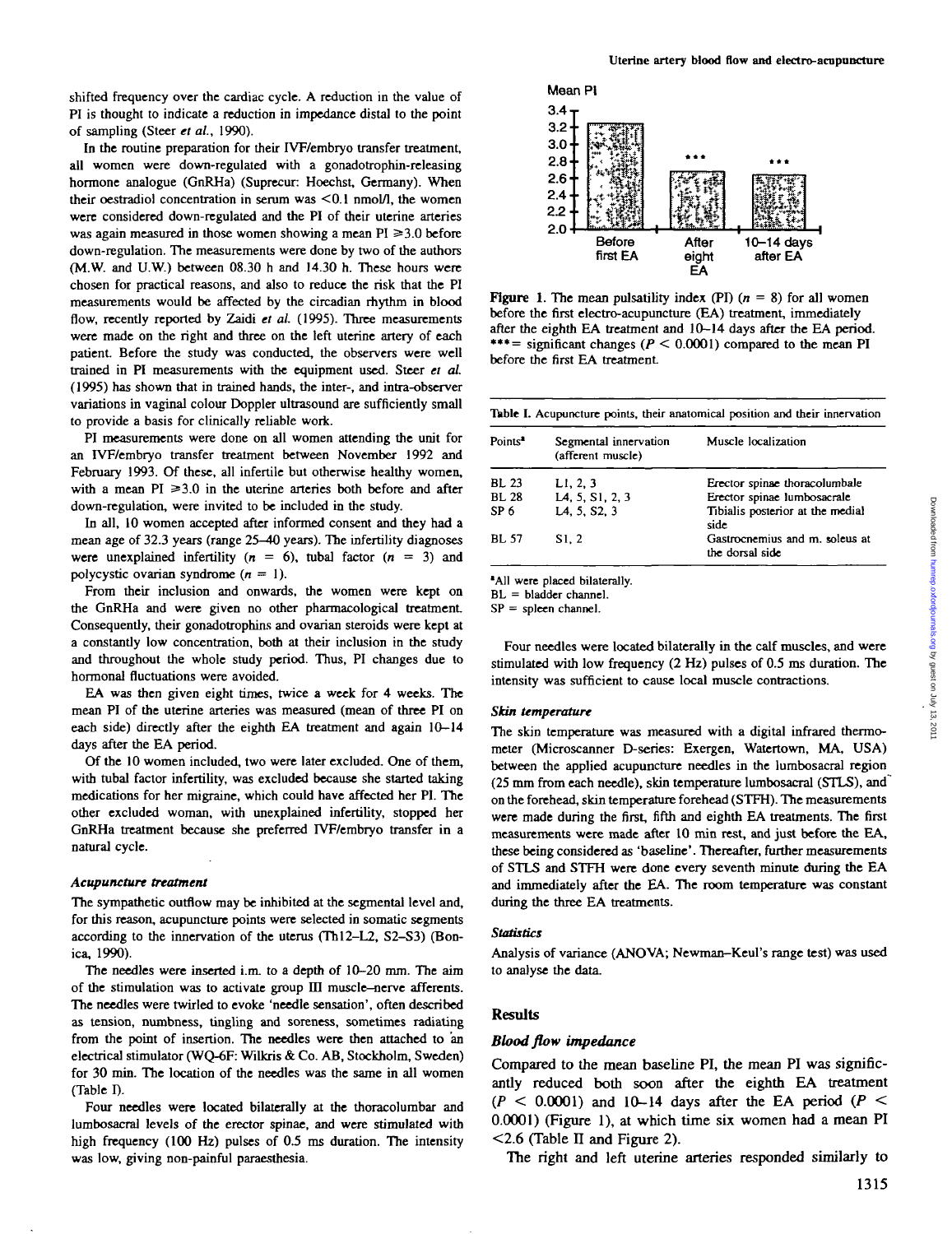

**Figure 2.** The individual mean pulsatility index (PI) before down-regulation, before the first electro-acupuncture (EA) treatment, immediately after the eighth EA treatment and 10-14 days after the EA period.

Table II. The individual mean pulsatility index (PI) before down-regulation, before the first electro-acupuncture (EA) treatment, immediately after the eighth EA treatment, 10-14 days after the EA period. **and i** average mean values

|                           | Individual patients |      |      |      |      |      |      |      |            |
|---------------------------|---------------------|------|------|------|------|------|------|------|------------|
| PI value                  | А                   |      | С    |      | E    |      | G    | н    | Mean value |
| Before down-regulation    | 3.00                | 3.00 | 3.30 | 3.75 | 3.90 | 3.25 | 3.14 | 3.33 | 3.34       |
| Before EA                 | 3.38                | 3.15 | 3.27 | 3.04 | 3.30 | 3.50 | 3.10 | 3.34 | 3.26       |
| After eight EA            | 3.24                | 2.07 | 2.37 | 2.57 | 2.59 | 2.80 | 2.54 | 3.34 | 2.68       |
| 10-14 days after eight EA | 2.25                | 2.01 | 2.40 | 2.60 | 2.40 | 3.84 | 2.54 | 3.20 | 2.65       |



**Figure 3.** Pooled mean values ( $n = 8$ ) of skin temperature on forehead (STFH) and skin temperature in the lumbosacral area (STLS) during the first, fifth and eighth electro-acupuncture (EA) treatments.  $*$  = significant changes ( $P = 0.02$ ) after 21 min and \*\*= significant changes  $(P = 0.002)$  immediately after EA compared to the time just before needles were inserted.  $0 =$  'baseline'.

EA. The difference in mean PI between the two arteries was  $\leq 0.3$  (not significant), both before down-regulation, during down-regulation and throughout the whole study period. There was no significant difference in the mean PI for patients with different causes of infertility.

#### *Skin temperature*

The pooled results from all skin temperature measurements are presented in Figure 3. Compared with the starting point, mean STFH increased significantly after 21 min of EA *(P =* 0.02), and directly after the EA treatments ( $P = 0.002$ ). STLS did not change significantly.

## **Discussion**

It has been shown in previous studies that a high PI in the uterine arteries is associated with a decreased pregnancy rate following rVF-embryo transfer (Goswamy *et al.,* 1988; Sterzik *et al,* 1989; Steer *et al,* 1992, 1995a,b; Coulam *et al.,* 1995). The results reported by Tekay *et al.* (1995) support the hypothesis postulated by Steer *et al.* (1992) that uterine receptivity is improved when the PI value is between 2.0 and 2.99 on the day of embryo transfer. When a high PI is found before embryo transfer in a stimulated cycle, treatment options are few. Goswamy *et al.* (1988) successfully tried pre-treatment with exogenous oestrogens in the next cycle, but their results have not been verified by others. It has been proposed that the embryos should be frozen, thawed and transferred in an unstimulated cycle (Goswamy *et al.,* 1988; Steer *et al,* 1992, 1994), but there is little support for the hypothesis that the PI would be lower under these conditions.

In experiments on spontaneously hypertensive rats, EA at low frequency (2-3 Hz) induced a long-lasting, significant fall in blood pressure which was associated with decreased activity in sympathetic fibres (Yao et al., 1982; Hoffman and Thorén, 1986; Hoffman *et al,* 1987, 1990a,b). A decrease in sympathetic activity appears to be generalized. In microneurographic studies on humans, EA in the upper limbs resulted in an initial increase and then a decrease in the activity of sympathetic efferents in the tibial nerve, with a parallel increase in the temperature of the skin (Moriyama, 1987). Kaada (1982) reported that transcutaneous stimulation of acupuncture points in the hand increased the skin temperature, giving pain relief in limbs suffering from Reynaud's phenomenon. Kaada (1982) also found that electrical stimulation of acupuncture hand